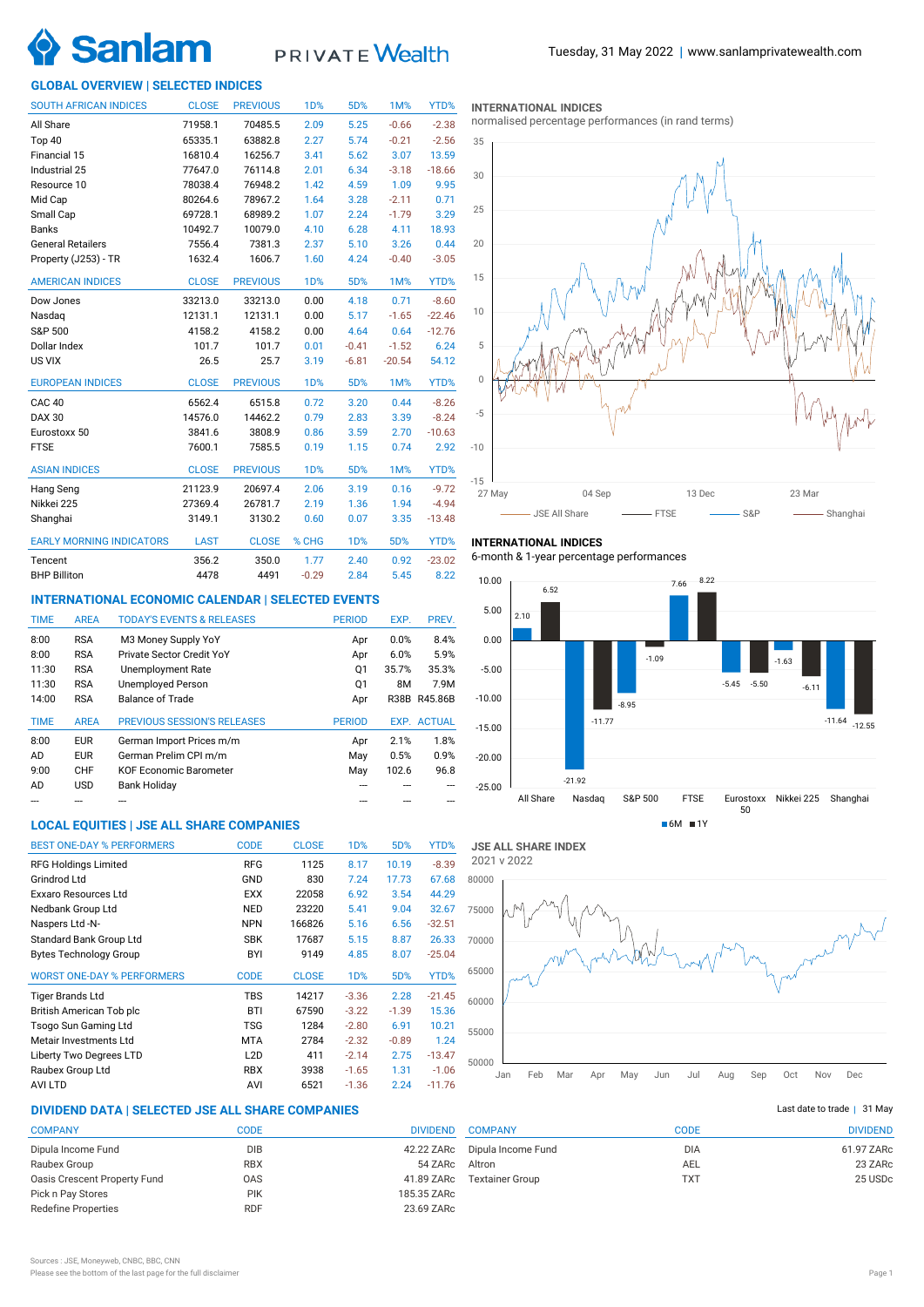| <b>COMPANY</b>                      | <b>CLOSE</b> | <b>PREVIOUS</b> | 1D%     | 5D%     | 1M%      | YTD%     |
|-------------------------------------|--------------|-----------------|---------|---------|----------|----------|
| Absa Group                          | 18010        | 17297           | 4.12    | 6.95    | 4.81     | 18.06    |
| Anglo                               | 75597        | 74926           | 0.90    | 4.50    | 5.99     | 16.00    |
| Angloplat                           | 167912       | 167258          | 0.39    | 4.95    | $-4.31$  | $-7.58$  |
| Anglo Gold Ashanti                  | 28092        | 27690           | 1.45    | 0.37    | $-14.65$ | $-14.54$ |
| Anheuser-Busch Inbev                | 88076        | 87779           | 0.34    | 1.86    | $-4.70$  | $-8.51$  |
| <b>Bhp Group Plc</b>                | 49759        | 49408           | 0.71    | $-6.47$ | $-7.85$  | 4.89     |
| <b>Bid Corp</b>                     | 33726        | 33398           | 0.98    | 4.75    | 2.05     | 3.32     |
| <b>British American Tobacco Plo</b> | 67590        | 69837           | $-3.22$ | $-1.39$ | 1.80     | 15.36    |
| Compagnie Financiere                | 17422        | 16895           | 3.12    | 15.87   | $-7.93$  | $-27.82$ |
| Capitec                             | 222132       | 214631          | 3.49    | 4.48    | $-0.08$  | 8.90     |
| Discovery                           | 14489        | 14118           | 2.63    | 2.56    | $-4.84$  | 0.92     |
| Firstrand                           | 7134         | 6875            | 3.77    | 4.76    | 4.16     | 17.34    |
| Goldfields                          | 19080        | 18522           | 3.01    | 4.35    | $-12.34$ | 9.57     |
| Glencore Plc                        | 10321        | 10346           | $-0.24$ | 1.95    | 4.59     | 27.18    |
| Implats                             | 21542        | 21269           | 1.28    | 4.56    | 4.47     | $-4.26$  |
| Kumba Iron Ore                      | 56852        | 55078           | 3.22    | 7.93    | 6.46     | 23.57    |
| Mondi Plc                           | 30752        | 30489           | 0.86    | 4.66    | 2.34     | $-22.18$ |
| Mtn Group                           | 16637        | 16376           | 1.59    | $-0.97$ | $-1.38$  | $-2.54$  |
| Naspers -N                          | 166826       | 158637          | 5.16    | 6.56    | 3.76     | $-32.51$ |
| Prosus Nv                           | 79163        | 75692           | 4.59    | 6.74    | 1.86     | $-39.56$ |
| Stanbank                            | 17687        | 16820           | 5.15    | 8.87    | 5.28     | 26.33    |
| Shoprite                            | 21316        | 21161           | 0.73    | 2.17    | $-6.93$  | 2.05     |
| Sanlam                              | 6782         | 6643            | 2.09    | 5.87    | 3.02     | 14.25    |
| Sasol                               | 41750        | 40394           | 3.36    | 6.90    | 6.29     | 61.20    |
| Sibanye Stillwater                  | 5181         | 5041            | 2.78    | 7.62    | $-7.13$  | 5.52     |
| Vodacom Group                       | 14639        | 14492           | 1.01    | 0.23    | $-3.68$  | 8.74     |

### **LOCAL INDICES**

1-year & 3-year percentage performances





## **EXPECTED COMPANY REPORTING SCHEDULE**

| <b>COMPANY</b>       | <b>CODE</b> | <b>RELEASE</b> | <b>DATE</b>  |
|----------------------|-------------|----------------|--------------|
| <b>Famous Brands</b> | <b>FBR</b>  |                | Final 31 May |
| Huge Group           | <b>HUG</b>  |                | Final 31 May |
| Telkom SA SOC        | <b>TKG</b>  |                | Final 31 May |
| Acsion               | ACS         | Final          | 01 Jun       |
| Oceana Group         | <b>OCE</b>  | Final          | $02$ Jun     |

## **BANK AND OTHER SELECTED PREFERENCE SHARES**

| <b>COMPANY</b>          | <b>CODE</b> | <b>CLOSE</b> | <b>CLEAN YIELD</b> | APPROX. NXT. LDT |
|-------------------------|-------------|--------------|--------------------|------------------|
| <b>Investec Limited</b> | <b>INPR</b> | 9700         | 6.90               | 08 Jun '22       |
| Standard Bank           | <b>SBPP</b> | 9031         | 7.11               | 07 Sep '22       |
| <b>Firstrand Bank</b>   | <b>FSRP</b> | 9490         | 6.76               | 24 Aug '22       |
| Absa                    | ABSP        | 84000        | 6.88               | 14 Sep '22       |
| Capitec                 | CPIP        | 10999        | 6.33               | 14 Sep '22       |
| Steinhoff               | <b>SHFF</b> | 8000         | 8.87               | 19 Oct '22       |
| Grindrod                | GNDP        | 8600         | 8.76               | 20 Sep '22       |
| Netcare                 | <b>NTCP</b> | 8299         | 8.33               | 02 Nov '22       |
| Discovery               | <b>DSBP</b> | 9550         | 8.76               | 20 Sep '22       |
| Invicta                 | <b>IVTP</b> | 8700         | 10.66              | 22 Jun '22       |

### SELECTED HEADLINES

In the local equities market, stocks rose alongside global equity markets, boosted by hopes that China's Beijing and Shanghai hubs are reopening from virus restrictions and a package of stimulus measures released by the Shanghai local government. China is South Africa's largest trading partner. The Johannesburg All-Share index climbed 2.09% to 71,958 points while the Top-40 index closed 2.27% higher at 65,335 points. Among the gainers was shipping company Grindrod, up 7.24% to R8.30, after it announced late last week that it had sold Grindrod Bank to African Bank.



## **SENS ANNOUNCEMENTS**

SELECTED HEADLINES

#### **MOMENTUM METROPOLITAN HOLDINGS LIMITED – Operational update**

Momentum Metropolitan recorded a strong recovery in normalised headline earnings despite the challenging economic environment. The Group delivered R2 588 million of normalised headline earnings for the nine months ended 31 March 2022, 46% higher than the comparative period. This growth in earnings was supported by less severe Covid-19 impact on earnings, particularly for Momentum Corporate which experienced a significant turnaround. New business volumes, as measured by present value of new business premiums (PVNBP), increased 16% from the prior period to R54.5 billion. New business growth was driven by strong performance from Momentum Investments, Metropolitan Life and Momentum Corporate. Operating profit grew by 26% to R1 736 million. This operating result was supported by good earnings growth in Momentum Life, Momentum Corporate, Momentum Metropolitan Health and Guardrisk. Net mortality profits for the quarter of R100 million resulted in nine-month losses of R278 million (net of reinsurance and tax) – an improvement from the net mortality losses of R378 million reported for the first six months of the financial year. The operating profit was negatively impacted by large negative investment variances in Momentum Life and Metropolitan Life which were the result of the change in the shape and level of the yield curve at long durations as well as a change in the market implied inflation outlook. The Group's investment return more than doubled compared to the prior period to R852 million, mainly aided by the general recovery of investment markets, fair value gains from the revaluation of the Group's investment in venture capital funds, and foreign exchange gains on foreign currencybased assets. Normalised headline earnings per share increased by 46% from 118.5 cents to 172.5 cents. Headline earnings per share increased by 59% from 99.7 cents to 158.3 cents and earnings per share improved by 6% from 108.0 cents to 114.9 cents. The lower improvement in earnings is largely attributable to the partial write-off, during the first half of F2022, of the goodwill recognised on the acquisition of Alexander Forbes Insurance. The Group's PVNBP for the nine months was R54.5 billion, representing a 16% improvement from the prior period. Momentum Investments delivered strong growth on the local Momentum Wealth investment platform business and on life annuities. Metropolitan Life saw good growth in protection and annuity volumes, while Momentum Corporate achieved strong growth in recurring premium volumes on group risk products. Momentum Metropolitan Africa also continued to show good new business volume growth. The Group's VNB declined 16% to R423 million, mainly due to a negative VNB contribution in the third quarter from Momentum Life. Momentum Life's new business volumes on protection products were under pressure which combined with fixed new business expenses not reducing commensurately and an increase to the allowance for cost of capital related to new business, resulted in the negative VNB. A shift in new business towards lower margin savings products across the various life businesses, as well as economic assumption changes in Momentum Life and Metropolitan Life related to lower yields at long durations, put further pressure on the VNB. The new business margin of 0.8% is lower than the 1.1% of the prior period. It is also lower than our long-term target. The regulatory solvency positions of all the Group entities remain within their specific target solvency ranges. For Momentum Metropolitan Life, the Group's main life insurance entity, the Solvency Capital Requirement (SCR) cover improved from 1.77 times SCR at 31 December 2021 to 1.83 times SCR at 31 March 2022. This improvement is mainly attributable to earnings over the period, a reduction in the prescribed equity stresses, the strengthening of the Rand, and a decline in interest rate risk. Return on equity (ROE) for the third quarter was 18.2%, up from 11.7% in the prior period. This increase follows the Group's earnings improvement. Group embedded value per share was R28.77 on 31 March 2022. The return on embedded value per share was an annualised 10.8%, assisted by an improvement in operating experience variance and strong investment markets.

Move | 1.86% Open | 1560c Close | 1586c High | 1607c Low | 1560c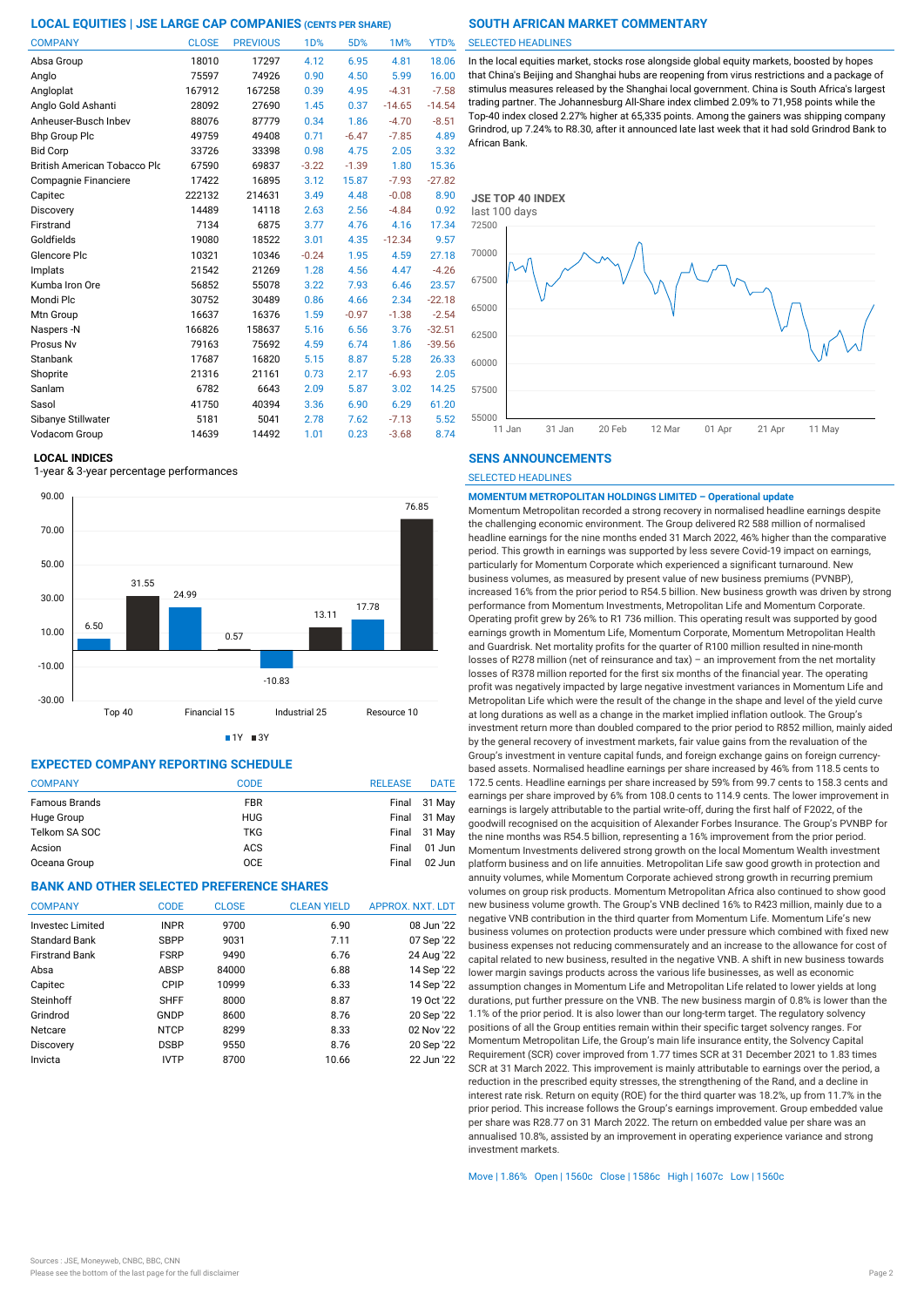**LOCAL EQUITIES | JSE MID CAP COMPANIES (CENTS PER SHARE) LOCAL EQUITIES | JSE SMALL CAP COMPANIES (CENTS PER SHARE)**

| <b>COMPANY</b>           | <b>CODE</b>              | <b>CLOSE</b> | <b>PREVIOUS</b> | 1 <sub>D</sub> % | 1M%             | YTD%            | <b>COMPANY</b>                  | <b>CODE</b>              | <b>CLOSE</b> | <b>PREVIOUS</b> | 1D%          | 1M%                 | YTD%                |
|--------------------------|--------------------------|--------------|-----------------|------------------|-----------------|-----------------|---------------------------------|--------------------------|--------------|-----------------|--------------|---------------------|---------------------|
| Aspen                    | <b>APN</b>               | 15930        | 15925           | 0.03             | $-6.37$         | $-29.02$        | Advtech                         | ADH                      | 1866         | 1819            | 2.58         | 4.83                | 6.14                |
| African Rainbow          | ARI                      | 26006        | 25277           | 2.88             | $-0.70$         | 12.47           | Altron                          | <b>AEL</b>               | 903          | 893             | 1.12         | 4.15                | $-1.31$             |
| Avi                      | AVI                      | 6521         | 6611            | $-1.36$          | $-5.18$         | $-11.76$        | Aeci                            | AFE                      | 10449        | 10291           | 1.54         | 2.61                | $-6.71$             |
| Barworld                 | <b>BAW</b>               | 9700         | 9441            | 2.74             | $-15.40$        | $-35.49$        | <b>Alexander Forbes</b>         | AFH                      | 434          | 417             | 4.08         | $-8.05$             | $-3.34$             |
| <b>Bidvest Group</b>     | <b>BVT</b>               | 21226        | 20950           | 1.32             | $-2.66$         | 12.04           | Afrimat                         | AFT                      | 6450         | 6165            | 4.62         | $-1.13$             | 12.31               |
| Capco                    | CCO                      | 3169         | 3121            | 1.54             | $-3.30$         | $-12.53$        | Arrowhead Prop                  | AHB                      | 319          | 315             | 1.27         | $-6.73$             | $-24.94$            |
| Clicks Group             | CLS                      | 30341        | 29221           | 3.83             | $-2.38$         | $-3.84$         | African Rainbow Cap.            | AIL                      | 660          | 645             | 2.33         | 4.27                | $-2.94$             |
| Coronation               | <b>CML</b>               | 3741         | 3788            | $-1.24$          | $-10.55$        | $-28.80$        | Adcock Ingram                   | AIP                      | 5349         | 5220            | 2.47         | $-0.37$             | 6.03                |
| Dis-Chem                 | <b>DCP</b>               | 3593         | 3503            | 2.57             | $-6.55$         | 1.44            | Astral                          | ARL                      | 18879        | 18582           | 1.60         | 23.55               | 9.35                |
| Distell Group            | DGH                      | 17400        | 17396           | 0.02             | 0.51            | 3.08            | Attacq                          | <b>ATT</b>               | 670          | 670             | 0.00         | $-1.76$             | $-16.15$            |
| Drdgold                  | <b>DRD</b>               | 1060         | 1031            | 2.81             | $-18.46$        | $-19.70$        | <b>Brait</b>                    | <b>BAT</b>               | 405          | 405             | 0.00         | $-4.71$             | $-10.40$            |
| Exxaro Resources         | <b>EXX</b>               | 22058        | 20631           | 6.92             | $-2.61$         | 44.29           | <b>Blue Label Telecoms</b>      | <b>BLU</b>               | 576          | 555             | 3.78         | 2.31                | 13.16               |
| Fortress Reit A          | FFA                      | 1220         | 1187            | 2.78             | $-2.01$         | $-2.40$         | <b>Bytes Technology</b>         | <b>BYI</b>               | 9149         | 8726            | 4.85         | $-0.93$             | $-25.04$            |
| <b>Fortress Reit B</b>   | FFB                      | 400          | 395             | 1.27             | 21.95           | 23.08           | City Lodge Hotels               | <b>CLH</b>               | 440          | 426             | 3.29         | $-2.65$             | $-18.67$            |
| Growthpoint              | GRT                      | 1436         | 1400            | 2.57             | 1.70            | $-6.57$         | Curro                           | COH                      | 1020         | 1005            | 1.49         | $-2.86$             | $-18.07$            |
| Harmony Gold             | <b>HAR</b>               | 5720         | 5622            | 1.74             | $-13.07$        | $-14.11$        | Cashbuild                       | CSB                      | 26781        | 26398           | 1.45         | $-5.88$             | 2.62                |
| Investec                 | INL                      | 9526         | 9228            | 3.23             | $-1.01$         | 8.81            | Datatec                         | <b>DTC</b>               | 3750         | 3748            | 0.05         | $-4.53$             | $-2.60$             |
| Investec                 | <b>INP</b>               | 9434         | 9180            | 2.77             | 0.36            | 8.82            | Emira                           | <b>EMI</b>               | 1015         | 980             | 3.57         | $-6.71$             | 6.84                |
| Italtile                 | <b>ITE</b>               | 1575         | 1547            | 1.81             | $-8.38$         | $-6.25$         | Epp N.V                         | EPP                      | 1236         | 1236            | 0.00         | 0.00                | 5.19                |
| Libhold                  | LBH                      | 10422        | 10422           | 0.00             | 0.00            | 10.24           | <b>Equites Property Fund</b>    | EQU                      | 1937         | 1932            | 0.26         | $-9.27$             | $-15.75$            |
| Life Healthcare          | LHC                      | 1870         | 1889            | $-1.01$          | $-13.10$        | $-22.18$        | Famous Brands                   | FBR                      | 5860         | 5712            | 2.59         | $-8.15$             | $-25.03$            |
| Multichoice Group        | <b>MCG</b>               | 13308        | 13099           | 1.60             | 2.92            | 9.06            | Grindrod                        | GND                      | 830          | 774             | 7.24         | 21.17               | 67.68               |
| Mediclinic Int.          | MEI                      | 7470         | 7550            | $-1.06$          | 0.67            | 9.76            | Hci                             | HCI                      | 17367        | 17230           | 0.80         | 18.82               | 134.69              |
| Montauk Renewables       | <b>MKR</b>               | 20441        | 19970           | 2.36             | 15.71           | 18.84           | Hudaco                          | HDC                      | 14987        | 14500           | 3.36         | 1.17                | 13.67               |
| Mr Price Group           | <b>MRP</b>               | 20319        | 20363           | $-0.22$          | $-5.53$         | 1.85            | Hammerson Plc                   | <b>HMN</b>               | 556          | 550             | 1.09         | $-8.85$             | $-22.67$            |
| Momentum                 | <b>MTM</b>               | 1586         | 1557            | 1.86             | $-5.76$         | $-16.31$        | Hyprop                          | <b>HYP</b>               | 3649         | 3613            | 1.00         | 0.80                | $-2.04$             |
| Ninety One Plc           | N91                      | 4515         | 4519            | $-0.09$          | $-14.49$        | $-21.45$        | Investec Australia Prop.        | <b>IAP</b>               | 2103         | 2099            | 0.19         | $-3.13$             | 9.42                |
| Nedbank                  | <b>NED</b>               | 23220        | 22028           | 5.41             | 4.74            | 32.67           | Investec Prop Fund              | IPF                      | 1230         | 1210            | 1.65         | 0.82                | $-0.81$             |
| Northam Platinum         | <b>NHM</b>               | 18779        | 18588           | 1.03             | $-0.62$         | $-10.36$        | Imperial                        | <b>IPL</b>               | 6595         | 6595            | 0.00         | 0.00                | 3.06                |
| Nepi Rockcastle Plc      | <b>NRP</b>               | 9761         | 9655            | 1.10             | 1.56            | $-7.92$         | Jse                             | <b>JSE</b>               | 11266        | 10974           | 2.66         | 1.50                | 0.59                |
| Netcare                  | <b>NTC</b>               | 1523         | 1535            | $-0.78$          | $-0.13$         | $-4.09$         | Kap Industrial                  | KAP                      | 475          | 470             | 1.06         | $-6.86$             | 8.70                |
| Ninety One               | NY1                      | 4460         | 4515            | $-1.22$          | $-11.94$        | $-21.08$        | Karooooo                        | <b>KRO</b>               | 40500        | 39450           | 2.66         | $-18.67$            | $-24.30$            |
| Old Mutual               | <b>OMU</b>               | 1268         | 1248            | 1.60             | $-0.08$         | $-3.21$         | Psg Konsult                     | KST                      | 1235         | 1245            | $-0.80$      | $-8.65$             | $-8.11$             |
| Pik N Pay                | PIK                      | 5424         | 5464            | $-0.73$          | $-5.78$         | 3.37            | <b>Liberty Two Degrees</b>      | L <sub>2</sub> D         | 411          | 420             | $-2.14$      | $-4.42$             | $-13.47$            |
| Pepkor                   | PPH                      | 2137         | 2078            | 2.84             | $-0.23$         | $-2.38$         | Long4Life                       | L <sub>4</sub> L         | 621          | 621             | 0.00         | 2.31                | 6.34                |
| Psg                      | <b>PSG</b>               | 9295         | 9293            | 0.02             | $-2.59$         | 4.16            | Libstar                         | LBR                      | 545          | 545             | 0.00         | $-3.02$             | $-18.05$            |
| Quilter Plc              | QLT                      | 2391         | 2353            | 1.61             | $-9.36$         | $-24.53$        | Lighthouse Capital              | LTE                      | 770          | 759             | 1.45         | $-12.10$            | $-14.44$            |
| Rbplapts<br>Redefine     | <b>RBP</b><br><b>RDF</b> | 16005<br>434 | 15800<br>424    | 1.30<br>2.36     | 1.30<br>$-0.91$ | 2.39<br>$-1.36$ | Massmart<br>Mas Real Estate Inc | <b>MSM</b><br><b>MSP</b> | 3727<br>2075 | 3717<br>2000    | 0.27<br>3.75 | $-10.84$<br>$-2.40$ | $-38.58$<br>$-1.33$ |
|                          | <b>REM</b>               | 14896        | 14540           | 2.45             | 4.60            | 13.58           | Metair                          | <b>MTA</b>               | 2784         | 2850            | $-2.32$      | $-1.42$             | 1.24                |
| Remgro<br>Resilient Reit | <b>RES</b>               | 5475         | 5445            | 0.55             | $-5.54$         | $-8.37$         | Motus                           | <b>MTH</b>               | 11278        | 11130           | 1.33         | $-0.85$             | 2.44                |
| Rand Merchant Inv        | RMI                      | 2872         | 2845            | 0.95             | 6.33            | $-36.42$        | M&R Hold                        | <b>MUR</b>               | 1126         | 1100            | 2.36         | 1.44                | $-21.09$            |
| Reinet Investments Sca   | RNI                      | 32048        | 31941           | 0.33             | $-0.16$         | 12.04           | Oceana                          | OCE                      | 5527         | 5511            | 0.29         | $-0.86$             | $-0.49$             |
| Sappi                    | <b>SAP</b>               | 5560         | 5500            | 1.09             | $-4.65$         | 21.77           | Omnia                           | <b>OMN</b>               | 8695         | 8658            | 0.43         | 4.24                | 35.84               |
| Santam                   | <b>SNT</b>               | 29216        | 28698           | 1.81             | 0.01            | 8.61            | Pan African Resource            | PAN                      | 394          | 392             | 0.51         | $-8.58$             | 2.60                |
| Spar                     | SPP                      | 14978        | 15098           | $-0.79$          | $-9.48$         | $-10.38$        | Raubex                          | <b>RBX</b>               | 3938         | 4004            | $-1.65$      | $-6.93$             | $-1.06$             |
| Sirius Real Estate       | <b>SRE</b>               | 2279         | 2194            | 3.87             | $-5.04$         | $-24.86$        | Rhodes Food Pty                 | RFG                      | 1125         | 1040            | 8.17         | $-6.25$             | $-8.39$             |
| Tigebrands               | <b>TBS</b>               | 14217        | 14712           | $-3.36$          | $-8.28$         | $-21.45$        | Reunert                         | <b>RLO</b>               | 4151         | 4200            | $-1.17$      | $-5.74$             | $-21.68$            |
| The Foschini Group       | <b>TFG</b>               | 14104        | 13940           | 1.18             | 1.53            | 13.83           | Sa Corp Real Estate             | SAC                      | 214          | 207             | 3.38         | $-4.89$             | $-8.94$             |
| Thungela Resources       | <b>TGA</b>               | 24463        | 24304           | 0.65             | $-10.06$        | 189.37          | Steinhoff International N.V.    | <b>SNH</b>               | 270          | 260             | 3.85         | 3.05                | $-46.22$            |
| Telkom                   | <b>TKG</b>               | 4582         | 4498            | 1.87             | $-3.05$         | $-15.27$        | Super                           | <b>SPG</b>               | 2927         | 2929            | $-0.07$      | 8.89                | $-13.94$            |
| Truworths                | <b>TRU</b>               | 5307         | 5303            | 0.08             | $-5.64$         | 1.57            | Stor-Age Property Reit          | SSS                      | 1449         | 1445            | 0.28         | $-3.53$             | $-0.41$             |
| Textainer                | <b>TXT</b>               | 52309        | 49995           | 4.63             | $-4.46$         | $-9.03$         | Stenprop                        | STP                      | 3523         | 3477            | 1.32         | $-12.36$            | $-18.07$            |
| Woolies                  | WHL                      | 5392         | 5430            | $-0.70$          | $-9.26$         | 3.97            | Sun Int                         | SUI                      | 3032         | 3057            | $-0.82$      | 5.72                | 6.57                |
|                          |                          |              |                 |                  |                 |                 | <b>Transaction Capital</b>      | <b>TCP</b>               | 4350         | 4329            | 0.49         | $-13.88$            | $-3.40$             |
|                          |                          |              |                 |                  |                 |                 | Tsogo Sun Hotels                | <b>TGO</b>               | 368          | 365             | 0.82         | 12.20               | 4.55                |

## **SOUTH AFRICAN 10-YEAR BOND**



## **10-YEAR BOND YIELD | SELECTED ITEMS (BASIS POINT CHANGE)**

| <b>REGION</b>        | <b>YIELD</b> | 1D% | 1M% | YTD% |
|----------------------|--------------|-----|-----|------|
| <b>United States</b> | 2.84         | 10  | -9  | 125  |
| United Kingdom       | 1.99         |     | 8   | 119  |
| Germany              | 1.05         | 9   | 12  | 124  |
| Japan                | 0.23         |     |     | 15   |
| South African 10Y    | 9.66         | -7  | -30 | 75   |

Wbhovco WBO 7903 8000 -1.21 5.98 -30.23 Vukile VKE 1371 1388 -1.22 1.93

Zeder Investments 2ED 195 190 2.63 -36.69 -39.81

Tsogo Sun Gaming TSG 1284 1321 -2.80 14.54 10.21

## **GLOBAL INTEREST RATES | SELECTED ITEMS**

| <b>REGION</b>        | <b>CURRENT RATE</b> |
|----------------------|---------------------|
| <b>United States</b> | 0,50%-1,00%         |
| United Kingdom       | 1.00%               |
| European             | 0,00%               |
| SA Repo Rate         | 4.75%               |
| <b>SA Prime Rate</b> | 8.25%               |

10.83<br>-30.23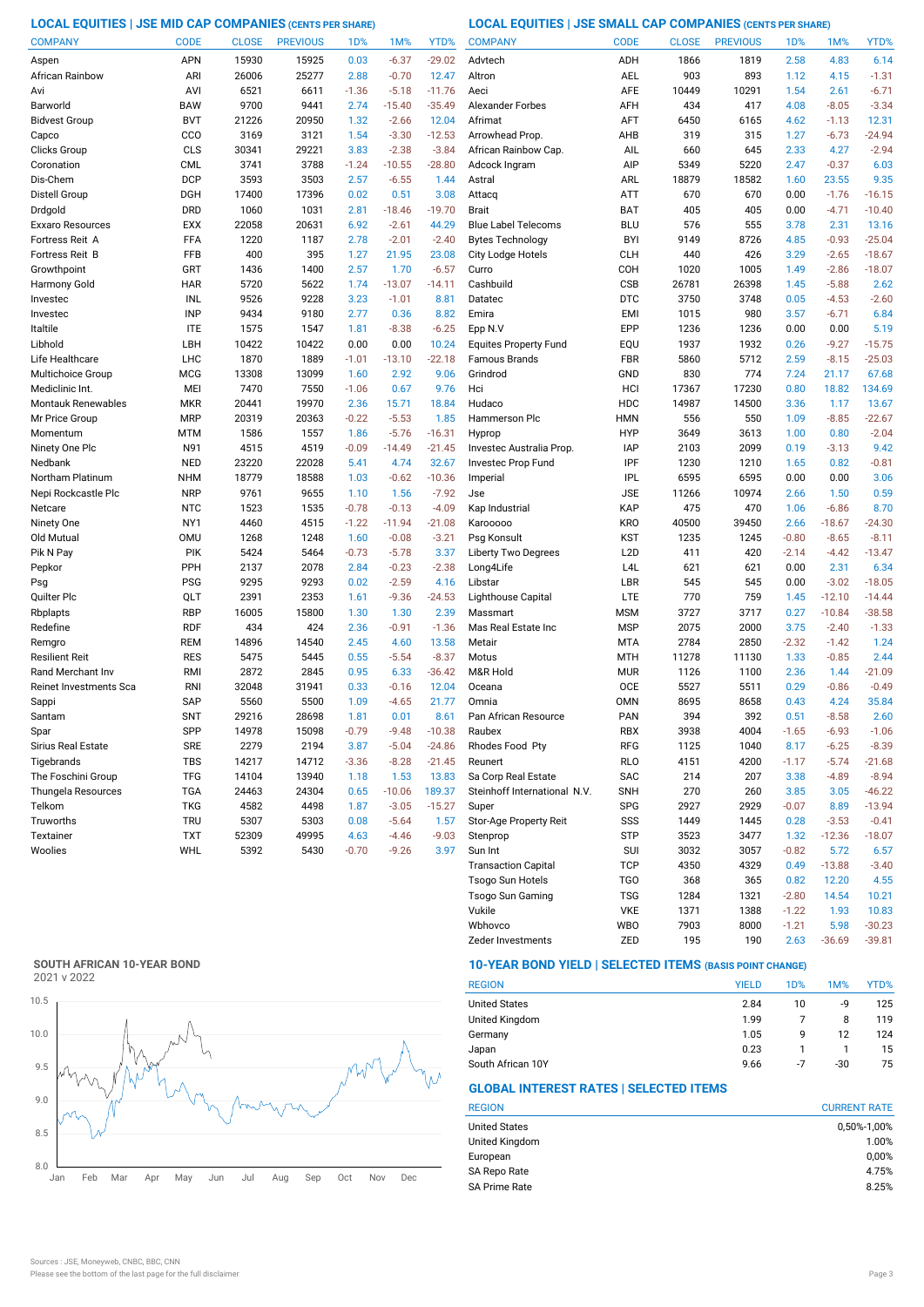## **EUROPEAN INDICES**

normalised percentage performances



#### **AMERICAN INDICES**

normalised percentage performances



#### **ASIAN INDICES**

normalised percentage performances



### Sources : JSE, Moneyweb, CNBC, BBC, CNN

## **GLOBAL MARKETS EUROPEAN MARKET COMMENTARY**

#### SELECTED HEADLINES

European stocks closed higher Monday as traders took comfort from loosening Covid restrictions in China while also keeping a wary eye on new inflation figures in the region. The pan-European Stoxx 600 closed up around 0.6%, with tech stocks climbing 2.1% to lead the gains as most sectors and major bourses ended in positive territory. German inflation also outstripped expectations in May, with harmonized consumer price rises coming in at an annual 8.7%, up from 7.8% in April and ahead of the 8.0% projected in a Reuters poll of analysts.



#### **AMERICAN MARKET COMMENTARY**

SELECTED HEADLINES

Markets in the U.S. were closed Monday for the Memorial Day holiday.



### **ASIAN MARKET COMMENTARY**

## SELECTED HEADLINES

Shares in Asia-Pacific were mixed this morning as investors watched for market reaction to the release of official Chinese factory activity data for May. China's official manufacturing Purchasing Managers' Index for May came in at 49.6, an improvement over April's reading of 47.4. The May reading was above the 48.6 level expected from a Reuters poll but still below the 50-point mark that separates growth from contraction. PMI readings are sequential and represent month-on-month expansion or contraction.